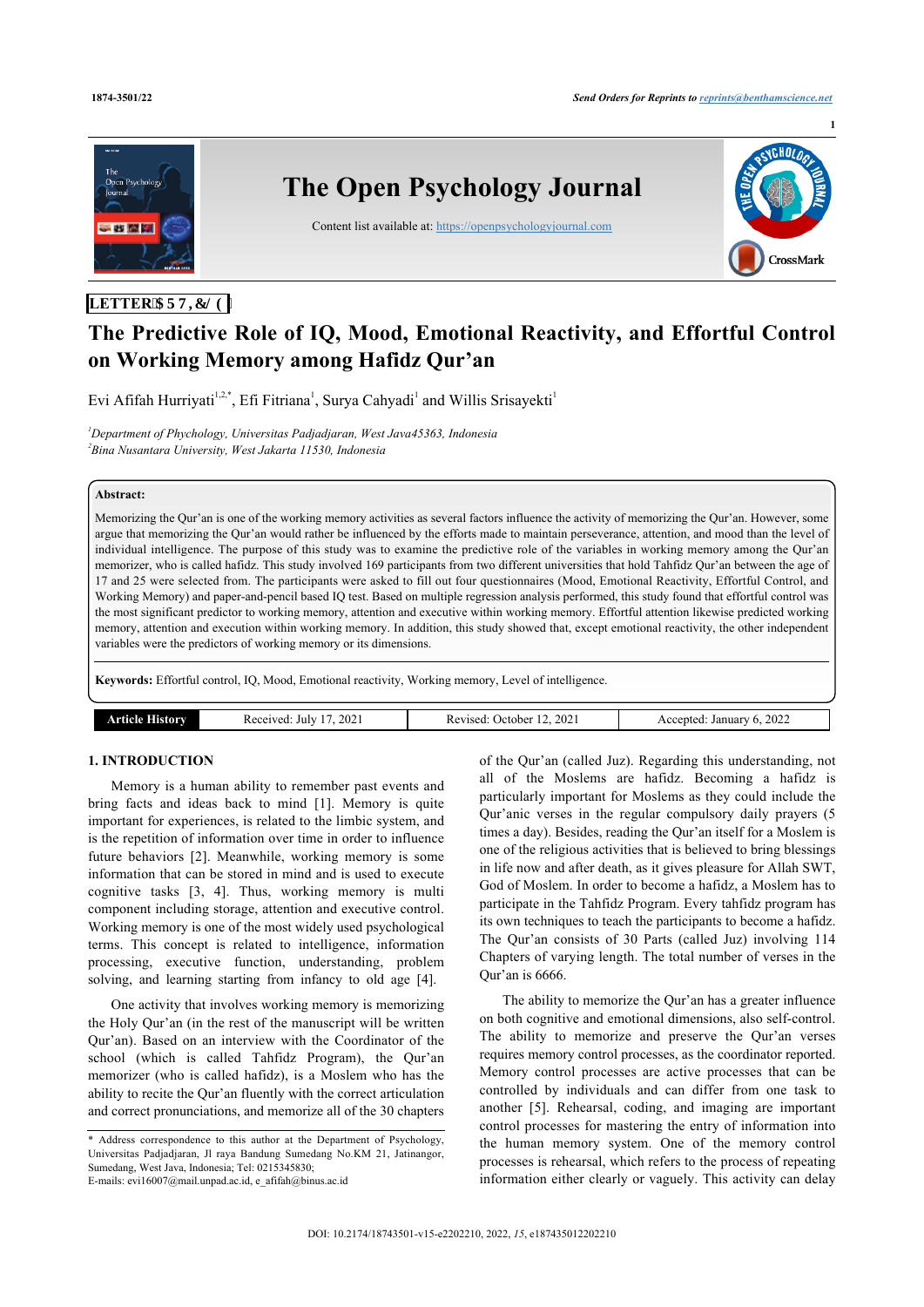missing information from the memory system or increase memory strength. According to Baddeley's working memory model [\[3\]](#page-8-2), the phonological loop consists of two sub-systems, including the phonological store and the articulatory rehearsal process. Phonological store plays a role in storing information for a few seconds, and articulatory rehearsal process refreshes the memory. However, based on a survey of 169 Hafidz and interview of the coordinator, there are several factors that influence working memory activities such as memorizing the Qur'an, namely mood, fatigue, loud voices, and intelligence.

Emotional state or mood can distract the mind. Effects of negative moods might appear to be similar to effects of positive moods. However, the results will be different depending on the causes, and disturbing thought is one of the possibly causes [[6](#page-8-5) - [8](#page-8-6)]. A study has shown that disturbing thoughts that are irrelevant to ongoing cognitive activity will take up most of the resources available in working memory [[9](#page-8-7)]. Activation caused by negative moods will make working memory and emotions correlate with and influence each other. Working memory capacity and cognitive ability correlate with and contribute to emotional control and function [[10](#page-8-8) - [12](#page-8-9)]. Emotions can be a valence of positive emotions (*e.g*., happy) or negative emotions (*e.g*., sad), and a response which is manifested through a system of emotions, experiences (feeling sad), physiological (increased rate of heart), and behavior (attack due to anger). The individual's response to emotional experiences depends on his emotional reactivity [[13,](#page-8-10) [14](#page-8-11)].

Emotional reactivity is defined as the speed and power of an individual's negative emotional response [\[15](#page-8-12)]. Three aspects of the functional reactivity of emotion are sensitivity, length of time of recovery from disturbance of emotions, and disruptions or level of function that is impaired associated with the disturbance of emotions. Emotional reactivity is conceptualized as a component of temperament that influences the reason (why) and the way (how) an individual responds to his emotional experiences. The emotional reactivity includes sensitivity, intensity, and persistence of emotional experiences [[16\]](#page-8-13).

College student is a representation of adulthood, whose physical, cognitive, and emotional development has reached optimal growth and development. Students memorizing the Qur'an are students who not only carry out their duties academically but also participate in the Tahfidz Program for memorizing the Qur'an. Emotions or moods of students who memorize the Qur'an can, in this way, influence their academic activities and the way they memorize the Qur'an. In addition to mood and emotional reactivity, intelligence (that is known as Intelligent Quotient (IQ)) also influences working memory. IQ is an overall cognitive or intellectual ability required to obtain knowledge, and to use the knowledge in a good way in order to solve problems that have well-defined goals and structures [[17\]](#page-8-14). The relationship between working memory and IQ has implications in learning. Several researchers have suggested that IQ is the key factor underlying the relationship between working memory and learning [\[18](#page-8-15), [19\]](#page-8-16). An evidence suggested that working memory has a unique relationship with learning [[20,](#page-8-17) [21](#page-8-18)]. However, the interviews with 3 tahfidz teachers revealed that IQ was not the only thing that determined

someone's perseverance to memorize the Qur'an. According to them, the perseverance itself would influence how well a person memorized the Qur'an and how far that person could memorize the Qur'an without being distracted by things. Therefore, in addition to IQ and mood, the authors hypothesized that there were individual differences that played a role in determining working memory, namely effortful control. Effortful control is a part of temperament related to self-regulation.

Several studies have shown that children's temperament can influence how well they perform on working memory tasks [[22](#page-8-19)]. This is because temperament can be related to effortful control [\[23](#page-8-20)], therefore working memory and effortful control can be related as well. Three dimensions of functional effortful control are Activation Control, Effortful Attention and Inhibitory control. Individuals' level of effortful control includes a great number of control capacities, including direction of attention and inhibition[[24](#page-8-21)]. Individuals with normal level of effortful control may have thoughts or reactions to certain stimuli but do not immediately act on them. This is because they pay attention to the environment and logically think about the consequences of their actions. Individuals with a normal level of effortful control inhibit their emotional response to stimuli. The opposite condition occurs in individuals with a lower level of effortful control.

Research examining several variables in influencing the working memory of Qur'an memorizers (hafidz) has not been widely studied. Therefore, the authors were interested in examining the influence of intelligence, mood, emotional reactivity, effortful control, on working memory among hafidz. This study aimed to examine if those variables predict working memory and the three dimensions of working memory among hafidz. Furthermore, it was the purpose of this study to find out the most predictive variable for working memory and three dimensions of working memory. In order to answer this research question, the following hypotheses were proposed:

H1: IQ, mood, emotional reactivity (positive and negative), effortful control significantly predict working memory

H2: IQ, mood, emotional reactivity (positive and negative), effortful control, three dimensions of effortful control significantly predict working memory, and its dimensions

#### **2. MATERIALS AND METHODS**

#### **2.1. Participants**

The participants of the study were 169 students aged 17-25 years old, currently studying and taking the Qur'an memorization program, male and female students, and had memorized at least two Juz of Qur'an. Participants came from different universities in Indonesia that held a tahfidzul Qur'an program (Bogor Agricultural University, Bandung Institute of Technology, Ibnu Khaldun University and Tazkia Istitute).

### **2.2. Measurement**

Data was obtained through four self-report digital form questionnaires (google form), *i.e*., the questionnaires for measuring effortful control, mood, emotional reactivity and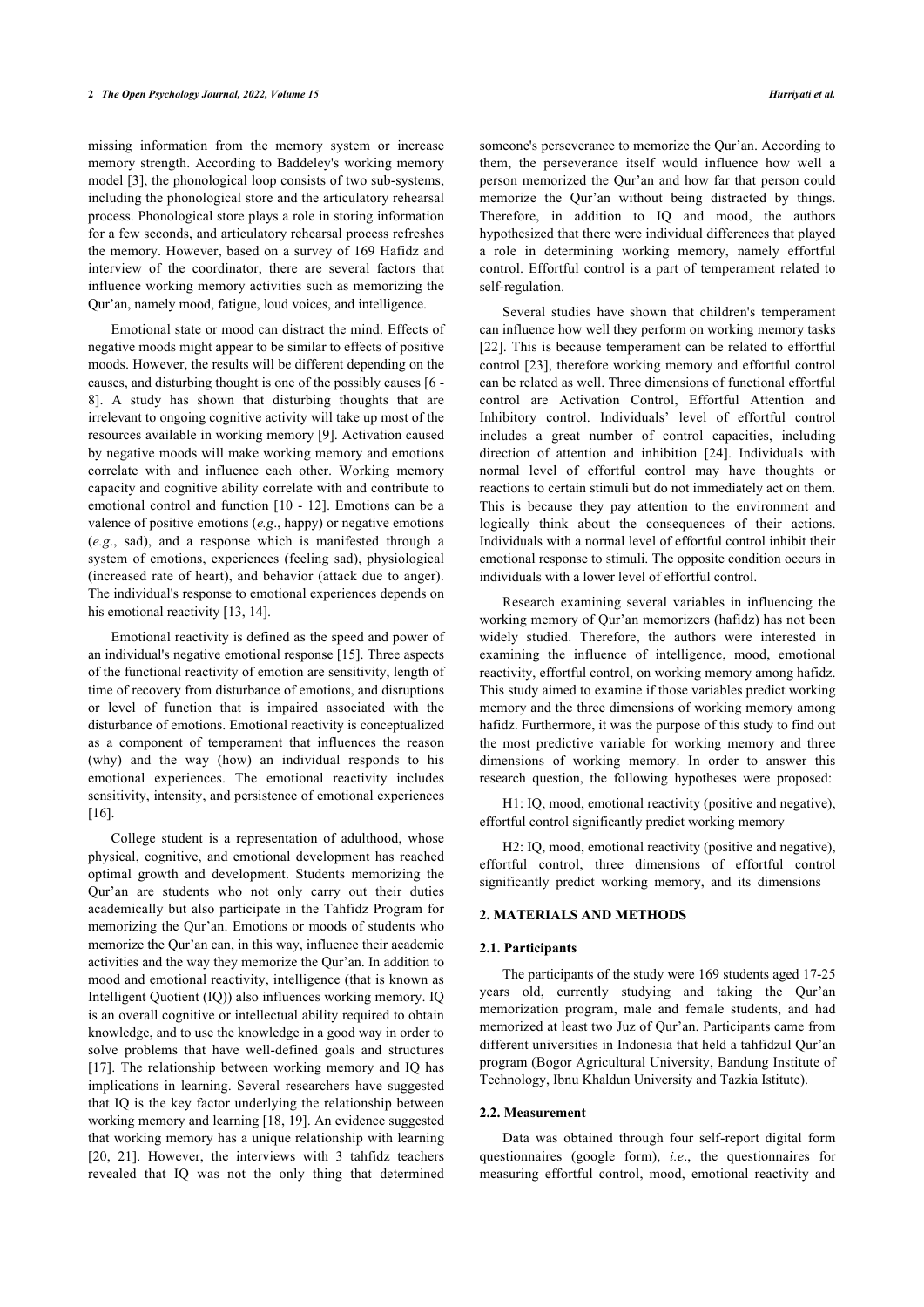working memory. The intellectual intelligence was measured by an off-line intelligent test. In addition, there were several questions related to participants' demographic data such as gender, age, semester, student activities, number of juz of the Qur'an that had been memorized, motivation, factors influences in memorizing the Qur'an, and the time schedule. Additionally, we also conducted interviews with the Tahfidz Program coordinators and several Hafidz Students.

Level of intelligence (IQ) was measured by the 3B Scale Culture Fair Intelligent (CFIT) instrument [\[25\]](#page-8-22). IQ category ranged from borderline (<80), average (90-109), high average (110-119), superior (120-129), and very superior  $(≥130)$ .

Mood was measured by the FMDS (Four Mood Dimension) Scale, which consisted of 4 dimensions including Positive Affect, Tired, Negative Affect, and Relaxed [[26\]](#page-8-23). Each dimension had 7 items, and the total items were 28 items. The Cronbach's alpha reliability of the instrument in this study was 0.882.

Emotional reactivity was measured by the PERS consisting of 30 items [\[27,](#page-8-24) [28](#page-8-25)]. PERS-S consisted of 18 items to measure 3 aspects of emotional reactivity (activation, intensity, duration) in the context of positive and negative emotional reactivity. Six separate subscale scores were obtained by summing the three items corresponding to the subscale. Therefore, the minimum and maximum scores for each subscale were 3 and 9. The three subscales of each valence could be combined into a general positive reactivity scale or a general negative reactivity scale score. The general scale scores ranged from 9 to 45. Higher scores represented a higher level of reactivity. The authors adapted a scale with all valid items and the Cronbach's alpha reliability was 0.874.

Effortful control was measured by the short version of ATQ for Adult [[29\]](#page-8-26). The ATQ for Adult consisted of 19 items, and had three subscales *i.e*., inhibitory control (7 items), attentional control (5 items), and activation control (7 items). It had 7-point Likert scale (1 = really does not suit you;  $7 = \text{really}$ suits you). The Cronbach's alpha reliability in this study was 0.774.

Working Memory Questionnaire-WMQ [\[30\]](#page-8-27) was used to measure working memory. The Working Memory Questionnaire (WMQ) is a self-administered scale, addressing three domains or dimensions of working memory: short-term storage, attention, and executive control WMQ consisted of thirty items. The first dimension was short-term Storage, corresponding to the ability to maintain information in shortterm memory for a short period of time (*e.g*., "Do you have problems with remembering sequences of numbers, for example, when you have to note down a telephone number?"). The second dimension was Attention, including questions on distractibility, mental slowness, mental fatigue, or dual-task processing (*e.g*., "Do you need to make an effort to concentrate in order to follow a conversation in which you are participating with many other people?"). The third dimension was related to Executive aspects of working memory, such as decision making, planning ahead, or shifting (*e.g*., "When you are carrying out an activity, if you realize that you are making a mistake, do you find it difficult to change strategy?").

Response scale for the instrument ranged from 1 to 5. Cronbach's alpha reliability of WMQ was 0.874.

#### **2.3. Procedure**

This study received approval from the Human Ethics Committee of the Research Ethics Committee Universitas Padjadjaran Bandung, Indonesia, No. 2903.30/D3/PG/2017.

The participants were recruited by visiting universities that held tahfidz program, followed by meeting with the tahfidz program coordinator and asking for the permission to conduct research. The tahfidz program coordinator provided the list of the participants to the authors. The WhatsApp invitation was sent to the participants to come to the examination day bringing their mobile phones. On the day of examination, the participants filled out first the paper-pencil informed consent to state their willingness to participate in this research, then took the written IQ test and filled out the digital questionnaires using the platform Google Form on their mobile phone.

The participants were asked to answer each question in the questionnaires according to the conditions they were experiencing. The IQ test and the administration of the questionnaires were carried out in each of the selected universities and conducted and evaluated by a professional psychologist. The test and questionnaires' administration were conducted classically for 20 participants and in general, took approximately 120 minutes.

## **2.4. Data Analysis**

Descriptive statistical analysis was used to describe the data using mean and standard deviation. Multiple regression was applied to test the research hypothesis. There were 8 regression models analyzed. Model 1 referred to hypothesis 1 and 7 other models were developed based on hypothesis 2. The significant independent variables in each model from the first step of analysis were included in the second step of the analysis.

Before testing the hypothesis, we checked the assumptions of multiple regression as follows: 1) the normal distribution of the residual score using Q-Q plot, if the Residual Quantiles are following a straight line, meaning the distribution is normal, 2) multicollinearity between the independent variables was checked using variance inflation factor (VIF) it should be less than 10.3) heteroscedasticity was evaluated using the plot of regression standardized predicted value and regression standardized residual value, if the plot shows a funnel shape pattern, then we say that Heteroskedasticity is present, and 4) no autocorrelation in residuals was evaluated using Durbin-Watson (DW) test, if DW  $\approx$  2 then we say no autocorrelation in residuals. The data analysis was carried out with the statistical software SPSS v25.

## **3. RESULTS**

#### **3.1. Demographic Data**

Participants of the present study were 169 students, comprised of male (40.42%) and female (58.58%) with ages ranging from 17 to 25 years old  $(M=19.07$  SD=1.74). They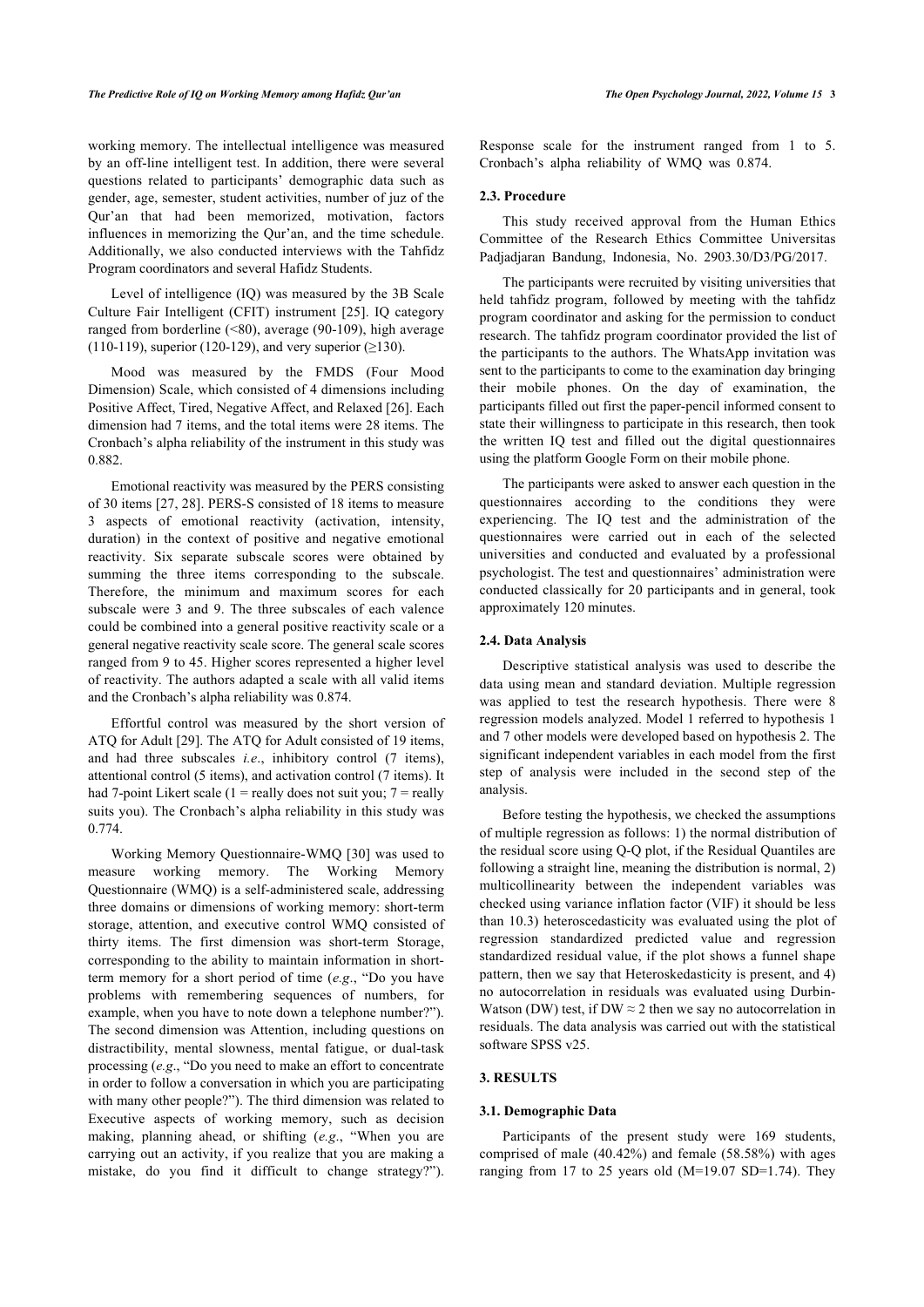were undergraduate students of semester 1 (63.31%), semester 2 (2.96%), semester 3 (14.20%), semester 4 (0.60%), semester 5 (7.69%), semester 6 (2.37%), semester 7 (1.18%), semester 8 (2.37%), semester 9 (2.96%), and postgraduate students of semester 2 (2.73%). Besides, they were also the students of the tahfidz program. The students were active in the students' organizations (41.42%), or were not active in the students' organizations (58.58%).

The number of Juz of the Qur'an memorized was 10.16% (21-30 Juz), of a total 17.75%. The number of Juz memorized was not included in the data analysis due to the very high variance. For example, students who had memorized 3 Juz starting from Juz 30 were different from students who had the same number of Juz memorized starting from Juz 28.

Participants reported the following reasons to participate at the tahfidz program, *i.e*., they wanted to provide crown to their parents in Heaven (88.76%), they wanted to memorize to use it in their prayer  $(1.78\%)$ , as the way of life  $(1.18\%)$ , and they wanted to seek the pleasure of Allah SWT and the intercession of the Apostle (11.83%).

Concerning the time to memorize the Qur'an, the participants mostly did it before and after the compulsory prayers (60%), during the evening prayer or qiyamul lail (25%), after the prayers of Fajr and Maghrib (10%), and during their leisure time (5%). The participants reported that the factors that interfered the process of memorizing were negative emotions (20%), physical fatigue (45%), noise (5%),

drowsiness (5%), and the level of task difficulty (25%). Factors that could improve the process of memorizing were concentration and the meaning that had (50%), the positive emotions (40%), and the negative emotions (10%).

#### **3.2. Descriptive Statistics**

The descriptive statistic data of the study included:

Mean, standard deviation, maximum and minimum scores of every variable in this study, *i.e*., working memory and its three dimensions, IQ, mood, emotional reaction positive and negative, effortful control and its three dimensions, presented in Table **[1](#page-3-0)**.

Results of the analysis showed that the highest IQ score was 145 (very superior) and the lowest was 57 (borderline) (M=109.18, SD=16.28). Frequency percentage of the participants based on IQ level category was Very Superior (9.5%), Superior (11.8%), High Average (33.2%), Average (41.4%), Low Average (2.3%%), and Borderline (1.8%).

The average reactivity of positive emotions (M=34.30, SD=6.71) was greater than the reactivity of negative emotions  $(M=26.62, SD=8.62)$ .

The average of the three dimensions of WM was relatively similar (WM Storage, M= 32.46, SD=6.61, WM Attention M=30.40, SD=6.62, WM Executive, M32.42,SD=6.35).

A correlation analysis showed that several independent variables correlated with\*\* dependents variables (Table **[2](#page-3-1)**).

| <b>Variables</b>       | Mean   | <b>Std. Deviation</b> | Max | Min |
|------------------------|--------|-----------------------|-----|-----|
| IQ                     | 109.18 | 16.28                 | 145 | 57  |
| Mood                   | 85.66  | 11.83                 | 122 | 55  |
| ER positive            | 34.30  | 6.71                  | 45  | 16  |
| ER negative            | 26.62  | 8.62                  | 44  | 9   |
| Effortful control (EC) | 85.06  | 12.45                 | 117 | 47  |
| EC_activation          | 31.89  | 6.48                  | 39  | 17  |
| EC_attention           | 19.69  | 4.86                  | 29  | 11  |
| EC inhibitory          | 33.01  | 6.79                  | 47  | 16  |
| Working memory (WM)    | 95.27  | 17.56                 | 137 | 44  |
| WM Storage             | 32.46  | 6.61                  | 49  | 11  |
| WM Attention           | 30.40  | 6.62                  | 48  | 15  |
| WM Executive           | 32.42  | 6.35                  | 47  | 16  |

#### <span id="page-3-0"></span>**Table 1. Descriptive statistic analysis (N=169).**

<span id="page-3-1"></span>**Table 2. Correlation coefficients between working memory and IQ, mood, emotional reaction, effortful control (N=169).**

| <b>Independent Variable</b> | <b>Dependent Variable</b> |                |                  |           |  |  |  |
|-----------------------------|---------------------------|----------------|------------------|-----------|--|--|--|
|                             | <b>Working Memory</b>     | <b>Storage</b> | <b>Attention</b> | Executive |  |  |  |
| IQ                          | 0.05                      | $-0.18*$       | $0.27*$          | $0.23*$   |  |  |  |
| Mood                        | $0.15*$                   | 0.07           | $0.18*$          | $0.12*$   |  |  |  |
| ER positive                 | 0.07                      | 0.05           | 0.06             | 0.06      |  |  |  |
| ER negative                 | 0.03                      | 0.04           | 0.01             | 0.00      |  |  |  |
| Effortful control (EC)      | $0.40**$                  | 0.02           | $0.57**$         | $0.56**$  |  |  |  |
| EC-Activation               | $0.20*$                   | 0.01           | $0.23*$          | $0.32**$  |  |  |  |
| EC-Attention                | $0.43**$                  | 0.12           | $0.56**$         | $0.47**$  |  |  |  |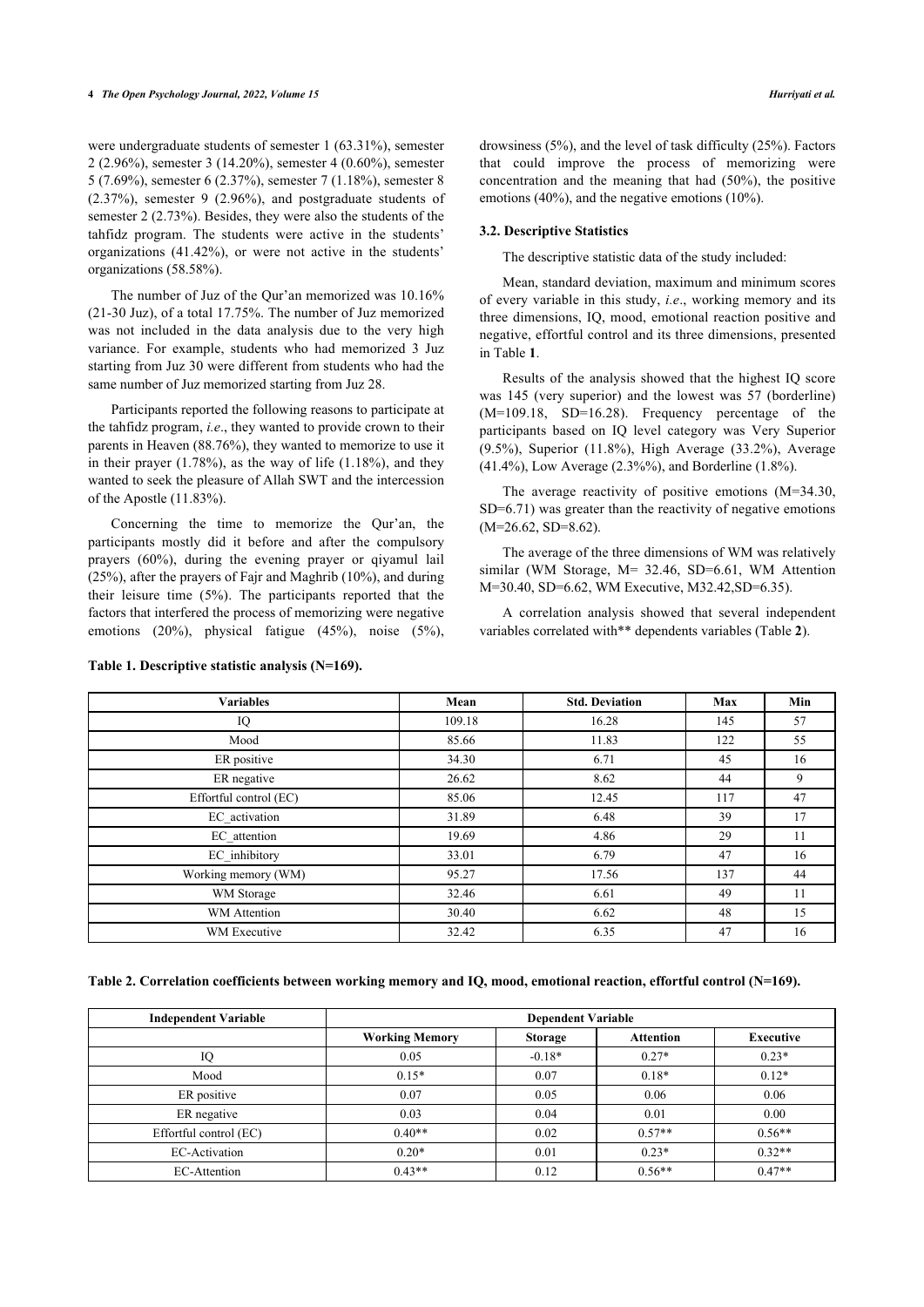*(Table 2) contd.....*

| <b>Dependent Variable</b> |          |           |           |  |  |
|---------------------------|----------|-----------|-----------|--|--|
| <b>Working Memory</b>     | Storage  | Attention | Executive |  |  |
| $0.22*$                   | $0.34**$ | $0.31**$  | $0.34**$  |  |  |
|                           |          |           |           |  |  |

 $*_{p} < .05, **_{p} < .01$ 

Table **[2](#page-3-1)** demonstrated the correlation coefficients between WM, and IQ, mood, ER and EC. The result showed that WM has significant correlation with mood (0.15), EC (0.40), EC activation  $(0.20)$ , EC attention  $(0.43)$ , EC inhibitory  $(0.22)$ . WM storage has significant correlation with IQ (-0.18), and EC inhibitory (0.34). WM attention has significant correlation with IQ (0.27), mood (0.16), EC (0.53), EC activation (0.23), EC attention (0.56), and EC inhibitory (0.31). WM executive has significant correlation with IQ (0.23), mood (0.12), EC (0.56), EC activation (0.32), EC attention (0.47) and EC inhibitory (0.34).

## **3.3. Multiple Regression Analysis**

Before doing the regression analysis, we checked the assumptions of the analysis.

The result is described in Table **[3](#page-4-0)**. Almost all models meet the assumptions except model 2 and model 6, and there were two criteria that did not meet the standard.

The result of multiple regression is shown in Tables **[4a](#page-4-1)** and **[4b](#page-4-2)**.

#### <span id="page-4-0"></span>**Table 3. The result of checking the regression assumptions.**

| <b>Checked Assumption</b> | <b>Normal Distribution of the Residual</b> |  | Multicollinearity Homoscedasticity Error Independence |
|---------------------------|--------------------------------------------|--|-------------------------------------------------------|
| Model 1                   |                                            |  | 1.91                                                  |
| Model 2                   |                                            |  | 1.98                                                  |
| Model 3                   |                                            |  | 1.92                                                  |
| Model 4                   |                                            |  | 1.84                                                  |
| Model 5                   |                                            |  | 1.91                                                  |
| Model 6                   |                                            |  | 1.98                                                  |
| Model 7                   |                                            |  | 1.99                                                  |
| Model 8                   |                                            |  | 1.83                                                  |

Note:  $(\sqrt{\ }$ = meet the assumption,  $(X)$  = not meet the assumption

#### <span id="page-4-1"></span>**Table 4a. The standardized beta coefficient for models 1 – 4 and its revised model.**

| <b>Predictor Variables</b>     | <b>Regression Models</b> |                                                 |               |             |                            |                        |              |                        |
|--------------------------------|--------------------------|-------------------------------------------------|---------------|-------------|----------------------------|------------------------|--------------|------------------------|
|                                | Model 1                  | Model 1 Revised Model 2 Model 2 Revised Model 3 |               |             |                            | <b>Model 3 Revised</b> | Model 4      | <b>Model 4 Revised</b> |
|                                |                          |                                                 |               |             | <b>Dependent Variables</b> |                        |              |                        |
|                                |                          | <b>Working Memory</b>                           |               | Storage     |                            | <b>Attention</b>       |              | <b>Executive</b>       |
| IQ                             | $-0.02$                  |                                                 | $-0.19*$      | $-0.18*$    | $0.19*$                    | $0.19*$                | $0.15*$      | $0.16*$                |
| Mood                           | 0.15                     |                                                 | 0.08          |             | $0.17*$                    | $0.14*$                | 0.10         |                        |
| ER positive                    | 0.05                     |                                                 | 0.03          |             | 0.03                       |                        | 0.05         |                        |
| ER negative                    | $-0.06$                  |                                                 | 0.00          |             | $-0.10$                    |                        | $-0.08$      |                        |
| EC                             | $0.40*$                  | $0.40*$                                         | 0.04          |             | $0.50*$                    | $0.50*$                | $0.56*$      | $0.56*$                |
| $R^2$                          | 18%                      | 16%                                             | 4%            | 3%          | 35%                        | 34%                    | 37%          | 36%                    |
| Regression line fit test $(F)$ | S<br>(7.22)              | S<br>(31.21)                                    | Ns.<br>(1.40) | S<br>(5.29) | S<br>(17.19)               | S<br>(27.84)           | S<br>(19.23) | S<br>(46.30)           |

Note: ER=Emotional Reactivity, EC=Effortful Control, S=significant at 5%, ns=non-significant at 5%.

#### <span id="page-4-2"></span>**Table 4b. The standardized beta coefficient for models 5 – 8 and its revised model.**

| <b>Predictor Variables</b> | <b>Regression Models</b> |                                                                                                 |                                                 |          |         |         |         |                        |
|----------------------------|--------------------------|-------------------------------------------------------------------------------------------------|-------------------------------------------------|----------|---------|---------|---------|------------------------|
|                            |                          | Model 5 Model 5 Revised Model 6<br>Model 7 Model 7 Revised Model 8<br>Model 6<br><b>Revised</b> |                                                 |          |         |         |         | <b>Model 8 Revised</b> |
|                            |                          | <b>Dependent variables</b>                                                                      |                                                 |          |         |         |         |                        |
|                            |                          | <b>Working Memory</b>                                                                           | Executive<br><b>Attention</b><br><b>Storage</b> |          |         |         |         |                        |
|                            | $-0.05$                  |                                                                                                 | $-0.21*$                                        | $-0.18*$ | $0.15*$ | $0.17*$ | $0.12*$ | $0.14*$                |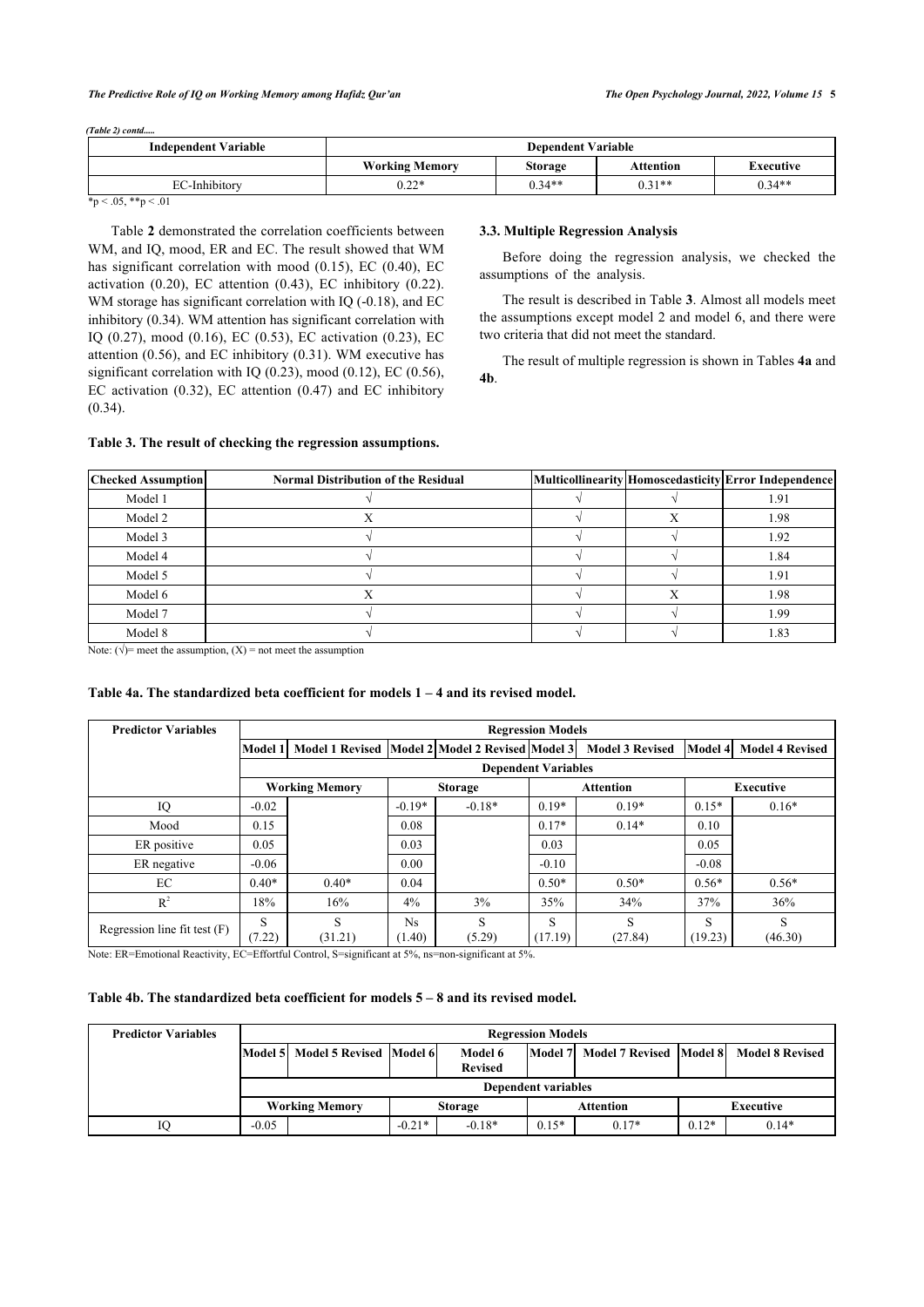| <b>Predictor Variables</b>                                                                           |                                       | <b>Regression Models</b>                           |                     |                           |                            |                                              |                   |                        |
|------------------------------------------------------------------------------------------------------|---------------------------------------|----------------------------------------------------|---------------------|---------------------------|----------------------------|----------------------------------------------|-------------------|------------------------|
|                                                                                                      | Model 5                               | Model 5 Revised Model 6                            |                     | Model 6<br><b>Revised</b> | Model 7                    | Model 7 Revised Model 8                      |                   | <b>Model 8 Revised</b> |
|                                                                                                      |                                       |                                                    |                     |                           | <b>Dependent variables</b> |                                              |                   |                        |
|                                                                                                      |                                       | <b>Working Memory</b>                              |                     | <b>Storage</b>            |                            | Attention                                    |                   | <b>Executive</b>       |
| Mood                                                                                                 | $0.16*$                               | 0.13                                               | 0.08                |                           | $0.19*$                    | 0.12                                         | 0.12              |                        |
| ER pos                                                                                               | 0.03                                  |                                                    | 0.02                |                           | 0.00                       |                                              | 0.03              |                        |
| ER neg                                                                                               | $-0.08$                               |                                                    | $-0.002$            |                           | $-0.12$                    |                                              | $-0.10$           |                        |
| EC act                                                                                               | 0.08                                  |                                                    | $-0.02$             |                           | 0.10                       |                                              | $0.18*$           | $0.19*$                |
| EC att                                                                                               | $0.38*$                               | $0.42*$                                            | 0.12                |                           | $0.49*$                    | $0.53*$                                      | $0.37*$           | $0.37*$                |
| $EC$ inh                                                                                             | 0.12                                  |                                                    | $-0.01$             |                           | 0.14                       |                                              | $0.23*$           | $0.21*$                |
| $R^2$                                                                                                | 23%                                   | 20%                                                | 5%                  | 3%                        | 42%                        | 37%                                          | 36%               | 35%                    |
| Regression line fit test $(F)$<br>$\mathbf{r}$ . The state $\mathbf{r}$ is the state of $\mathbf{r}$ | S<br>(6.87)<br>$\sim$ $\sim$<br>$-20$ | S<br>(20.38)<br>$\sim$ $\sim$ $\sim$ $\sim$ $\sim$ | <b>Ns</b><br>(1.30) | S<br>(5.29)               | S<br>(16.34)               | S<br>(31.70)<br>$-0.1$ $-0.00$ $-0.1$ $-0.1$ | S<br>(13.19)<br>. | S<br>(22.06)           |

*(Table 4b) contd.....*

Note: ER=Emotional Reactivity, EC act=Effortful Control activation, EC att= Effortful Control attention, EC inh=Effortful Control inhibitory, S=significant at 5%, ns=non-significant at 5%.

A multiple regression was carried out to investigate whether IQ, mood, emotional reactivity (positive and negative), effortful control could significantly predict working memory. Table **[4a](#page-4-1)** showed that the result of the regression indicated that model 1 explained 18% of variance and its revised model explained 16% of variance. The model 1 and its revised model were significant predictors of working memory,  $F = 7.22$ ,  $p<0.05$ ,  $F= 31.21$ ,  $p<0.05$ , respectively. Only effortful control contributed significantly to model 1 and its revised model ( $\beta$ =.40, p <.05).

Multiple regression also was carried out to investigate whether IQ, mood, emotional reactivity (positive and negative), effortful control and its dimensions (activation, attention and inhibitory) could significantly predict working memory and its dimensions (storage, attention, executive). Table **[4a](#page-4-1)** showed that model 2 explained 4% of the variance and its revised model explained 3% of variance. Model 2 did not significantly predict storage, F=1.40, p>.05, but its revised model significantly predicted storage, F=5.29, p<.05. Only IQ contributed significantly to model 2 and its revised model  $(\beta$ =-.19, p < .05; β = -.18, p < .05), respectively.

The result of the regression indicated that model 3 explained 35% of the variance and its revised model explained 34% of variance. Model 3 and its revised model were significant predictors of attention,  $F= 17.19$ ,  $p<0.05$ ,  $F= 27.84$ , p<.05, respectively. IQ, mood and effortful control contributed significantly to model 3 ( $\beta$ =.19, p<.05;  $\beta$ =.17, p<.05;  $\beta$ =.50, p<.05), respectively, while its revised model ( $\beta$ =.19, p<.05; β=.14, p<.05; β=.50, p<.05) respectively. Effortful control was significant predictor of attention within working memory.

The result of the regression indicated that model 4 explained 37% of variance and its revised model explained 36% of variance. Model 4 and its revised model were significant predictors of executive,  $F = 19.23$ ,  $p < 0.05$ ,  $F = 46.30$ p<.05, respectively. IQ and effortful control contributed significantly to the model ( $\beta$ =.15, p<.05;  $\beta$ =.56, p<.05) while its revised model ( $β=16$ ,  $p<.05$ ;  $β=.56$ ,  $p<.05$ ) respectively.

Table **[4b](#page-4-2)** shows that Model 5 explained 23% of variance and its revised model explained 20% of variance. Model 5 and its revised model were significant predictor to working memory,  $F=6.87$ ,  $p>0.05$ ;  $F=20.38$ ,  $p<0.05$  respectively. Mood

and EC attention contributed significantly to model 5 ( $\beta$ = -.16, p $\leq$ .05;  $\beta$ = .38, p $\leq$ .05), respectively. While its revised model showed that mood did not contribute significantly to the model ( $\beta$ = .13, p>.05), but EC attention significantly contributed to the model (β= .42, p>.05).

Table **[4b](#page-4-2)** showed that Model 6 explained 5% of variance and its revised model explained 3% of variance. Model 6 did not significantly predict storage, F=1.30, p>.05, but its revised model significantly predicted storage, F=5.29, p<.05. IQ contributed significantly to model 6 and its revised model  $(\beta = -\frac{1}{2})$ .21, p <.05; β = -.18, p <.05), respectively.

The result of the regression indicated that model 7 explained 42% of variance and its revised model explained 37% of variance. Model 7 and its revised model were significant predictor of attention,  $F= 16.34$ ,  $p<0.05$ ,  $F= 31.70$ , p<.05, respectively. IQ, mood and EC attention contributed significantly to model 7 ( $\beta$ =.15, p <.05;  $\beta$ =.23, p <.05;  $\beta$ =.49, p<.05) respectively, while its revised model ( $\beta$ =.17, p<.05;  $β=12$ , p>.05;  $β=.53$ , p<.05) respectively.

The result of the regression indicated that model 8 explained 36% of variance and its revised model explained 35% of variance. Model 8 and its revised model were a significant predictor of executive,  $F= 13.19$ ,  $p<.05$ ,  $F=22.06$ , p<.05, respectively. IQ, EC activation, EC attention and EC inhibitory contributed significantly to the model ( $\beta$ =.12, p<.05; β=.18, p<.05; β=.37, p<.05; β=.23, p<.05), respectively while its revised model (β=.14, p<.05; β=.19, p<.05 β=.37, p<.05;  $\beta$ =.21, p<.05), respectively.

Based on Tables **[4a](#page-4-1)** and **[4b](#page-4-2)**, it can be seen that all revised data showed the result almost similar with before revising model. Tables **[4a](#page-4-1)** and **[4b](#page-4-2)** showed that IQ consistently predicted attention and executive within working memory significantly. While mood consistently predicted attention within working memory. Table **[4a](#page-4-1)** showed only effortful control that predicted working memory. Additionally, effortful control predicted attention and executive significantly, except for storage.

Table **[4b](#page-4-2)** shows that both activation and inhibitory predicted executive significantly. While attention consistently predicted working memory, attention and executive within working memory, except for storage. Therefore, the current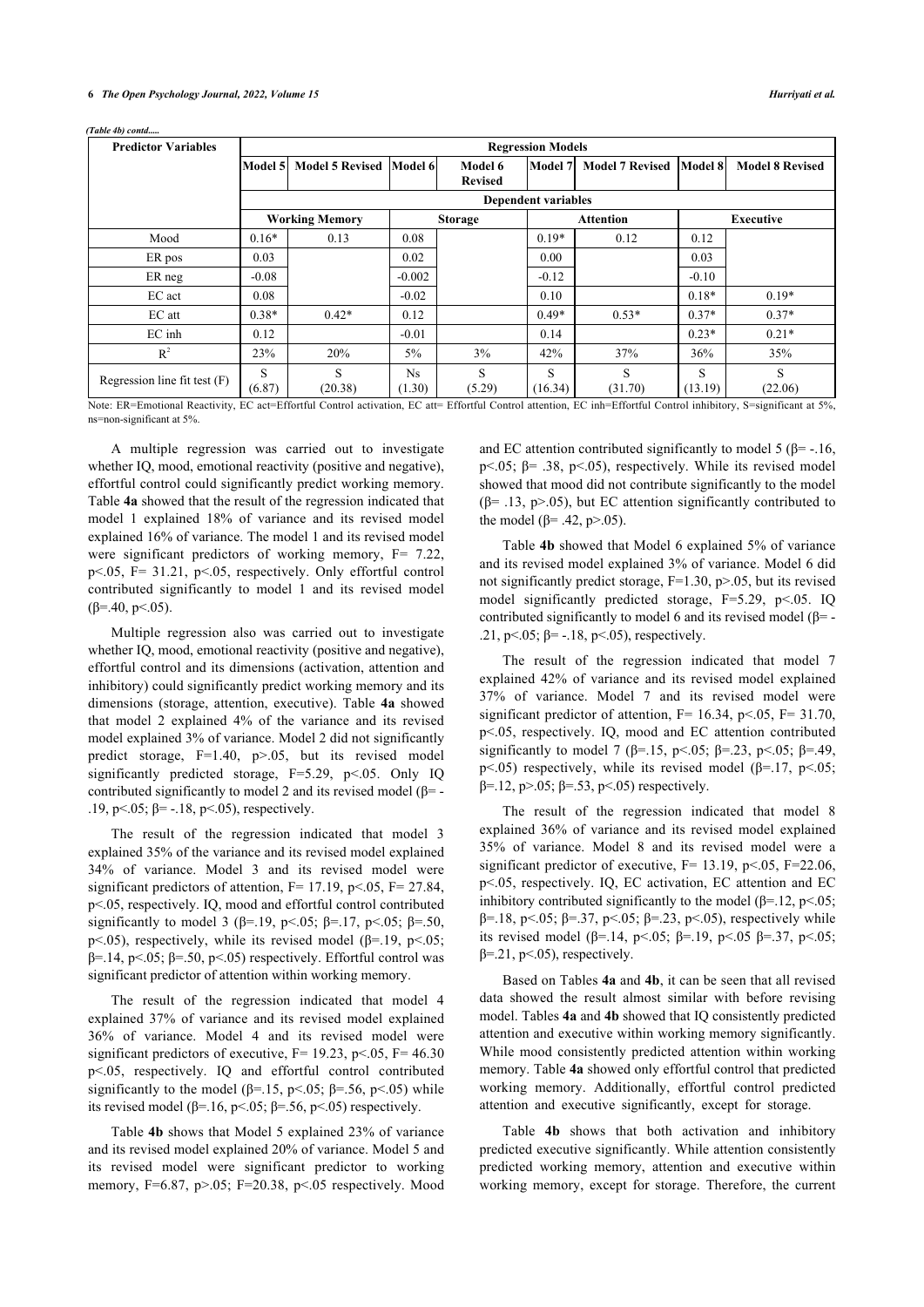study stated that the final predictive models were:

- [1] Working memory = 0.40 Effortful control (Model 1)
- [2] The model 2 was omitted, because it was not significant
- [3] Attention=0.19 IQ + 0.17 Mood + 0.50 Effortful control (Model 3)
- [4] Executive =  $0.15$  IQ + 0.56 Effortful control (Model 4)
- [5] Working memory =  $0.15$  Mood +  $0.36$  effortful Attention (Model 5)
- [6] The model 6 was omitted, because it was not significant
- [7] Attention =  $0.15$  IQ +  $0.19$  Mood + 0.49 effortful Attention (Model 7)
- [8] Executive =  $0.12$  IQ +  $0.18$  Activation +  $0.37$  effortful Attention + 0.23 Inhibitory (Model 8)

#### **4. DISCUSSION**

This study was aimed to identify the predictors of working memory and the three dimensions of working memory in the Qur'an memorizers (Hafidz Qur'an). Particularly this study aimed to find out the most predictor of working memory among the Hafidz Qur'an. The research findings are discussed as follows:

#### **4.1. IQ**

The current study conducted among the Hafidz Qur'an showed that IQ significantly correlated negatively, specifically with the dimension of storage  $(-.18, p<.05)$ , and correlated significantly positively with the dimension of attention (.27,  $p<.05$ ), and the dimension of executive control (.23,  $p<.05$ ). Thus this study offered new findings of the role of IQ on the dimensions of working memory. The dimension of storage (short-term Storage) corresponds with the ability to maintain information in short-term memory for a short period of time (*e.g*., "Do you have problems with remembering sequences of numbers, for example, when you have to note down a telephone number?") [\[30](#page-8-27)]. Thus, in the context of memorizing the Qur'an in this study, the higher IQ of the participants, the less problem they have with remembering something, which was in this study with remembering the Qur'an. The finding was in line with previous studies that were consistent with the view that simple short term-storage accounts for the relationship between working memory and IQ [\[31](#page-8-28)]. However, the current study showed that IQ did not predict working memory (total scores). This result is in line with the previous findings conducted among student' population, saying that working memory is a distinct skill from IQ (total scores) [[21\]](#page-8-18).

#### **4.2. Mood**

Regarding mood, the results of this study showed that mood predicted Working Memory (Model 5) and the dimension of attention (Model 3 & Model 7). These findings are in line with the previous findings revealing that moodrelated and affected working memory[[32\]](#page-8-29). Mood is a conscious state of mind or predominant emotion, including the dimension of Positive Affect, Tired, Negative Affect, and Relaxed [[27\]](#page-8-24). In the context of memorizing the Qur'an in this

study, the participants experienced all of the dimensions of mood, *i.e*., the positive affect (such as receiving a call from parents), tired (*e.g*., because of studying in the universities and doing the assignments during the day), the negative affect (for examples having conflicts with friends, having bad notes), and relaxed (*e.g*., having enough sleep) (interview data).

Negative moods will make working memory and emotions correlate with and influence each other. According to Damasio (2004), stated that emotion is a collection of bodily alterations related to homeostasis or balance, which involves changes in brain activation [\[33\]](#page-8-30). The emotional state sometimes affects how individuals process information. Emotions can interfere with an individual's ability to monitor and understand the information that must be processed [[34\]](#page-8-31). Factors that interfered with memorizing were negative emotions (20%) and physical fatigue (45%). The studies in line with participants reported that factors that interfered with memorizing Qur'an were negative emotions and physical fatigue. Mood is also related to attention in working memory, which is related to distractibility, mental slowness, mental fatigue, or dual-task processing. [[30\]](#page-8-27)

#### **4.3. Emotional Reactivity**

This study showed that only Emotional Reactivity (positive and negative) was not related to working memory and three dimensions of working memory.

## **4.4. Effortful Control and Dimensions of Effortful Control**

Previous studies among the student population showed that working memory (total scores) was related to effortful control (total scores) [[35](#page-8-32)]. The results of this study among the Hafidz Qur'an gave similar results  $(0.40, p<.05)$ . This means that the hafidz Qur'an who have high effortful control, was predicted to have the ability to memorize the Qur'an well. This study examined further the correlation between the dimensions of working memory (*i.e*., attention, storage and executive control) with dimensions of effortful control, (*i.e*., activation control, attention, and inhibitory control). The results showed that in general the effortful control (total scores) and all of the dimensions (the activation control, the attention, and the inhibitory control) predicted the dimension of executive control. The effortful control (total scores) and the dimension of attention predicted working memory total in general (total scores) and the dimension of attention.

This study showed that dimension of activation control predicted the dimension of executive control. The dimension of activation control is defined as the capacity to perform an action when there is a strong tendency to avoid it [[25\]](#page-8-22). With reference to this result, the participants said that in the context of memorizing the Qur'an they tended to force themselves to memorize the Qur'an at night, even though they felt tired because of doing the assignments during the day (from the demographic and the interview data). This study also demonstrated that the dimension of attention of effortful control predicted the working memory (total scores), the dimension of attention of working memory, the dimension of executive control. These results were in line with the previous finding among the student population [\[36](#page-8-33) - [38\]](#page-8-34).

The dimension of inhibitory control in this study predicted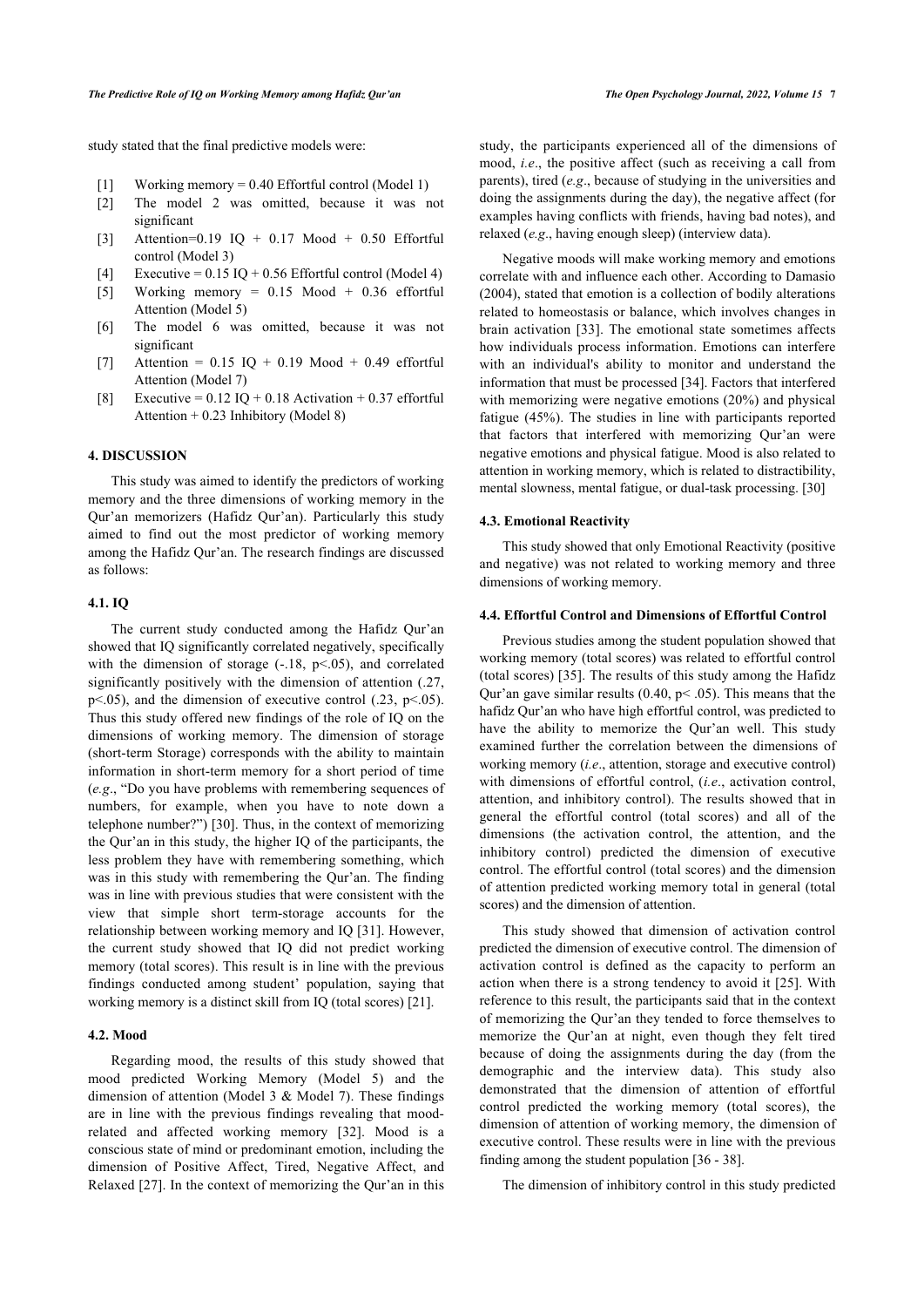the dimension of executive control. Inhibitory is necessary to inhibit irrelevant stimuli and unwanted responses[[39\]](#page-8-35). Inhibitory control strengthens and improves working memory performance when irrelevant information is simply ignored. Self-control conflict arises when individuals have options between long-term goals that make them have to delay pleasure and short-term goals (desire or temptation) that offer pleasure [[40\]](#page-9-0). Concerning this result, the participant said that in the context of memorizing the Qur'an, they tried hard to delay pleasure and short-term goals, to suppress the momentary temptation (mostly playing digital games) in order to achieve long-term goals (for example, glorified by God by giving a crown to parents) (the demographic data).

In general, this study contributed to the study of working memory in the context of memorizing the Qur'an. The results revealed the dimension of attention of the working memory was the most predicted dimension in the activities of memorizing the Qur'an. Thus this dimension should be the focus of the Hafidz Qur'an. This dimension was predicted by IQ, mood, effortful control, the dimension of attention of the effortful control. However, executive dimension of working memory was likewise a widely predicted dimension in the activities of memorizing the Qur'an. This dimension was predicted by IQ, effortful control and its dimensions (*i.e*., activation, attention, inhibitory). Therefore, these variables, such as IQ, mood, effortful control and its dimensions should be considered by the Hafidz Qur'an as well as by the institution to enhance the Hafidz' performance.

#### **5. LIMITATIONS**

This study did not consider the holy meaning of the Qur'an for the participants as a Moslem actually related to their faith in God. This holy meaning, that was not controlled in this study, according to the coordinator, played a role in the strategy of memorizing the Holy Qur'an. Further studies, therefore should consider this variable for further analysis.

This study did not include the analysis of the two subsystems of the phonological loop of Baddeley's working memory model [[3](#page-8-2)], including the phonological store and the articulatory rehearsal process. It is therefore recommended in further study to include those analyses in the study.

Concerning the methodology, the participants of the studies were recruited only from the universities that held Tahfidz program and not every university in Indonesia had this program. Being Moslem as the main criteria to participate the program limited the participants of the Tahfidz program significantly. Furthermore, the participants were only recruited with permission from the Tahfidz program coordinator. It is difficult, therefore to estimate the number of the population target and to make the sampling frame. With this limitation, random sampling could not be done in this study. Additionally, the COVID-19 outbreak also made it difficult to access more participants. It made the number of participants even more limited to the small number. This study did not control the number of chapters (Juz) of the Qur'an and the chapters (Juz) of the Qur'an memorized. It is difficult then to control them as it is dependent on the system of rehearsal (that is called murojaah) applied by the institution, which was different from one institution to another.

This study has a number of implications, one of which is to provide an overview of the factors that can affect Qur'an memorization activity to Tahfidz or Qur'an memorization institution. Thus, it will provide input to the institutions about what intervention is required to implement for the Qur'an memorizers. In addition, this study implies that Hafidz Qur'an needs to improve their mood and effortful control (activation, Attention, Inhibitory) to increase their ability to memorize the Qur'an.

## **CONCLUSION**

This study on working memory among the Hafidz Qur'an concluded that effortful control was significant the most predictor for working memory among Hafidz Qur'an in the context of memorizing Qur'an. Additionally, effortful control predicted attention and executive within working memory significantly.

The findings revealed that dimension attention of effortful control significantly predicted working memory, attention and executive within working memory as well. Therefore, among the three dimensions of effortful control, effortful attention was the most significant predictor for working memory and its dimensions of working memory (attention and executive) significantly.

This study also concluded that IQ predicted the three dimensions of working memory, including Short-term Storage, Attention, and Executive Control, but did not predict working memory. However, mood predicted working memory and attention dimension of working memory.

## **ETHICS APPROVAL AND CONSENT TO PARTI-CIPATE**

This study received approval from the Human Ethics Committee of the Research Ethics Committee Universitas Padjadjaran Bandung, Indonesia, No. 2903.30/D3/PG/2017.

## **HUMAN AND ANIMAL RIGHTS**

No animals/humans were used for studies that are the basis of this research. All human research procedures were followed in accordance with the ethical standards of the committee responsible for human experimentation (institutional and national), and with the Helsinki Declaration of 1975, as revised in 2013.

#### **CONSENT FOR PUBLICATION**

Informed consent was obtained from all individual participants included in the study.

#### **AVAILABILITY OF DATA AND MATERIALS**

The authors confirm that the data supporting the findings of this research are available within the article.

#### **FUNDING**

None.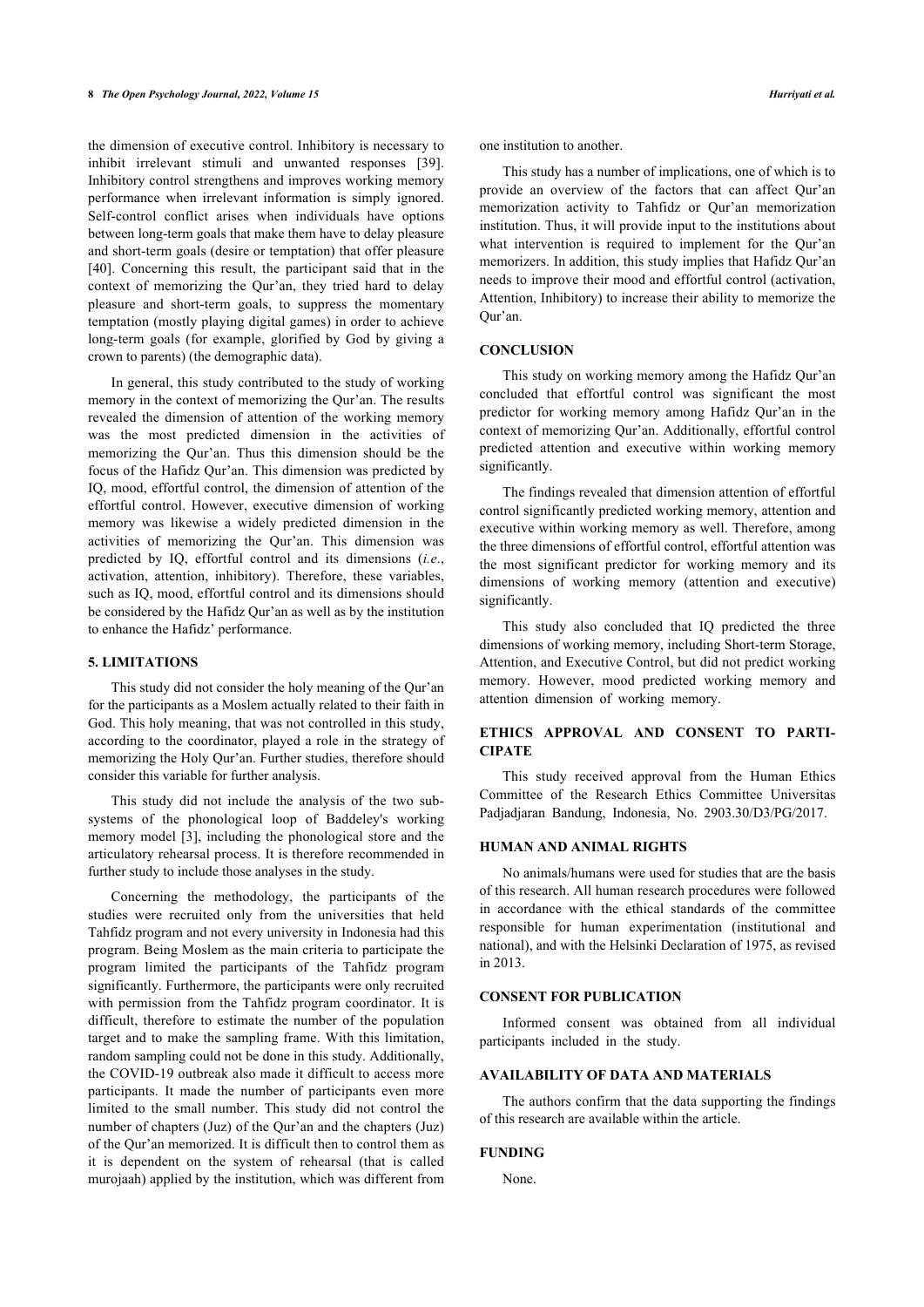## **CONFLICT OF INTEREST**

<span id="page-8-17"></span>The authors declare no conflict of interest, financial or otherwise.

#### <span id="page-8-18"></span>**ACKNOWLEDGEMENTS**

<span id="page-8-19"></span>The authors would like to thank the students who participated in the study. We would also like to show our heartfelt thanks and appreciation to the coordinators of the tahfidz programs who assisted in data collection.

### <span id="page-8-20"></span><span id="page-8-0"></span>**REFERENCES**

- [1] Tulving E, Craik FI, Eds. The Oxford handbook of memory. Oxford: Oxford University Press 2000.
- <span id="page-8-1"></span>[2] Sherwood L. Human physiology: From cells to systems. Cengage learning 2015.
- <span id="page-8-21"></span><span id="page-8-2"></span>[3] Baddeley A, Larsen JD. The disruption of STM: A response to our commentators. Q J Exp Psychol A 2003; 56(8): 1301-6. [\[http://dx.doi.org/10.1080/02724980343000530\]](http://dx.doi.org/10.1080/02724980343000530)
- <span id="page-8-22"></span><span id="page-8-3"></span>[4] Cowan N, Saults JS, Blume CL. Central and peripheral components of working memory storage. Journal of Experimental Psychology: General, 143 (5), 1806 computational investigations of recency effects. Psychol Rev 2014; 112(1): 3.
- <span id="page-8-23"></span><span id="page-8-4"></span>[5] Goldstein B. Short term and working memory and long term memory. Structure cognitive Psychology Connecting ind, research snd everyday experience. Belmont Wordworth Cenage Learning 2011; 3(5&6): 116-60.
- <span id="page-8-25"></span><span id="page-8-24"></span><span id="page-8-5"></span>[6] Ellis HC, Ashbrook PW. Affect, cognition and social behavior. Toronto, Ontario, Canada: Hogrefe 1988; pp. 25-43.
- [7] Ellis HC, Moore BA. Mood and memory.Handbook of Cognition and Emotion. 1999; pp. 193-210.
- <span id="page-8-26"></span><span id="page-8-6"></span>[8] Eysenck MW, Derakshan N, Santos R, Calvo MG. Anxiety and cognitive performance: attentional control theory. Emotion 2007; 7(2): 336-53.

[\[http://dx.doi.org/10.1037/1528-3542.7.2.336](http://dx.doi.org/10.1037/1528-3542.7.2.336)] [PMID: [17516812\]](http://www.ncbi.nlm.nih.gov/pubmed/17516812)

- <span id="page-8-27"></span><span id="page-8-7"></span>[9] Teasdale JD, Segal Z, Williams JMG. How does cognitive therapy prevent depressive relapse and why should attentional control (mindfulness) training help? Behav Res Ther 1995; 33(1): 25-39. [\[http://dx.doi.org/10.1016/0005-7967\(94\)E0011-7](http://dx.doi.org/10.1016/0005-7967(94)E0011-7)] [PMID: [7872934](http://www.ncbi.nlm.nih.gov/pubmed/7872934)]
- <span id="page-8-28"></span><span id="page-8-8"></span>[10] Schmeichel BJ, Volokhov RN, Demaree HA. Working memory capacity and the self-regulation of emotional expression and experience. J Pers Soc Psychol 2008; 95(6): 1526-40. [\[http://dx.doi.org/10.1037/a0013345\]](http://dx.doi.org/10.1037/a0013345) [PMID: [19025300](http://www.ncbi.nlm.nih.gov/pubmed/19025300)]
- <span id="page-8-29"></span>[11] Koval P, Pe ML, Meers K, Kuppens P. Affect dynamics in relation to depressive symptoms: variable, unstable or inert? Emotion 2013;  $13(6) \cdot 1132 - 41$

[\[http://dx.doi.org/10.1037/a0033579\]](http://dx.doi.org/10.1037/a0033579) [PMID: [23914765](http://www.ncbi.nlm.nih.gov/pubmed/23914765)]

- <span id="page-8-30"></span><span id="page-8-9"></span>[12] Hendricks MA, Buchanan TW. Individual differences in cognitive control processes and their relationship to emotion regulation. Cogn Emotion 2016; 30(5): 912-24. [\[http://dx.doi.org/10.1080/02699931.2015.1032893\]](http://dx.doi.org/10.1080/02699931.2015.1032893) [PMID: [25947896\]](http://www.ncbi.nlm.nih.gov/pubmed/25947896)
- <span id="page-8-31"></span><span id="page-8-10"></span>[13] Evers C, Hopp H, Gross JJ, Fischer AH, Manstead AS, Mauss IB. Emotion response coherence: A dual-process perspective. Biologica 98: 43-9.

[\[http://dx.doi.org/10.1016/j.biopsycho.2013.11.003](http://dx.doi.org/10.1016/j.biopsycho.2013.11.003)]

- <span id="page-8-32"></span><span id="page-8-11"></span>[14] Gross JJ. Emotion regulation: Conceptual and empirical foundations. Handbook of emotion regulation. New York, NY: Guilford Press 2014; pp. 3-20.
- <span id="page-8-12"></span>[15] Rothbart MK, Derryberry D. Development of individual differences in temperament.Adv Develop Psycho. 1981; pp. 37-89.
- <span id="page-8-33"></span><span id="page-8-13"></span>[16] Nock MK, Wedig MM, Holmberg EB, Hooley JM. The emotion reactivity scale: development, evaluation, and relation to self-injurious thoughts and behaviors. Behav Ther 2008; 39(2): 107-16. [\[http://dx.doi.org/10.1016/j.beth.2007.05.005\]](http://dx.doi.org/10.1016/j.beth.2007.05.005) [PMID: [18502244](http://www.ncbi.nlm.nih.gov/pubmed/18502244)]
- <span id="page-8-14"></span>[17] Resing W, Drenth P. Intelligence: knowing and measuring. Amsterdam: Publisher Nieuwezijds 2007.
- <span id="page-8-34"></span><span id="page-8-15"></span>[18] Nation K, Adams JW, Bowyer-Crane CA, Snowling MJ, Working memory deficits in poor comprehenders reflect underlying language impairments. J Exp Child Psychol 1999; 73(2): 139-58. [\[http://dx.doi.org/10.1006/jecp.1999.2498](http://dx.doi.org/10.1006/jecp.1999.2498)] [PMID: [10328862\]](http://www.ncbi.nlm.nih.gov/pubmed/10328862)
- <span id="page-8-35"></span><span id="page-8-16"></span>[19] Stothard SE, Hulme C. Reading comprehension difficulties in children. Read Writ 1992; 4(3): 245-56.

[\[http://dx.doi.org/10.1007/BF01027150](http://dx.doi.org/10.1007/BF01027150)]

- [20] Cain K, Oakhill J, Bryant P. Children's reading comprehension ability: Concurrent prediction by working memory, verbal ability, and component skills. J Educ Psychol 2004; 96(1): 31-42. [\[http://dx.doi.org/10.1037/0022-0663.96.1.31\]](http://dx.doi.org/10.1037/0022-0663.96.1.31)
- [21] Alloway TP, Gathercole SE, Pickering SJ. Verbal and visuospatial short-term and working memory in children: Are they separable? Child Dev 2006; 77(6): 1698-716. [\[http://dx.doi.org/10.1111/j.1467-8624.2006.00968.x\]](http://dx.doi.org/10.1111/j.1467-8624.2006.00968.x) [PMID: [17107455\]](http://www.ncbi.nlm.nih.gov/pubmed/17107455)
- [22] Bell MA, Wolfe CD. Emotion and cognition: An intricately bound developmental process. Child Dev 2004; 75(2): 366-70. [\[http://dx.doi.org/10.1111/j.1467-8624.2004.00679.x\]](http://dx.doi.org/10.1111/j.1467-8624.2004.00679.x) [PMID: [15056192\]](http://www.ncbi.nlm.nih.gov/pubmed/15056192)
- [23] Eisenberg N, Smith CL, Sadovsky A, Spinrad TL. Effortful control : Relationships with emotion regulation, adjustment, and socialization in childhood. In: Baumeister RF, Dends Vohs K, Eds. Handsbook of selfregulation: Research, theory, and application. Newyork: Guildford Press 2004; pp. 259-82.
- [24] Posner MI, Rothbart MK. Research on attention networks as a model for the integration of psychological science. Ann Rev 2007; 58: 1-23. [\[http://dx.doi.org/10.1146/annurev.psych.58.110405.085516](http://dx.doi.org/10.1146/annurev.psych.58.110405.085516)]
- [25] Cattell RB, Cattell AKS. Test book of culture fair intellegence test ( CFIT) .Scale 3 form BLembaga Pengembangan Sarana Pengukuran Pendidikan Psikologi 2008.
- [26] Huelsman J, Nemanick RC Jr, Munz DC. Scale to measure four dimensions of dispotional mood: Positive energy, tiredness, negative activation and relaxed. Educ Psychol Meas 1998; 58(5): 804-9. [\[http://dx.doi.org/10.1177/0013164498058005006\]](http://dx.doi.org/10.1177/0013164498058005006)
- [27] Becerra R, Campitelli G. Emotional reactivity: Critical analysis and proposal of a new scale. Int J Appl Psychol 2013; 3: 161-8.
- [28] Preece D, Becerra R, Allan A, Robinson K, Dandy J. Establishing the theoretical components of alexithymia *via* factor analysis: Introduction and validation of the attention-appraisal model of alexithymia. Pers Individ Dif 2017; 119: 341-52.
- [\[http://dx.doi.org/10.1016/j.paid.2017.08.003\]](http://dx.doi.org/10.1016/j.paid.2017.08.003) [29] Evans DE, Rothbart MK. Developing a model for adult temperament.J

Res Personal 2007; 41: 868-88. [\[http://dx.doi.org/10.1016/j.jrp.2006.11.002\]](http://dx.doi.org/10.1016/j.jrp.2006.11.002)

- [30] Vallat-Azouvi C, Pradat-Diehl P, Azouvi P. The working memory Questionnaire a scale to assess everyday life problems related to deficit of working memory on brain injured patients. Neuropsychology Rehabil 2012; 22(4): 634-49. [\[http://dx.doi.org/10.1080/09602011.2012.681110\]](http://dx.doi.org/10.1080/09602011.2012.681110)
- [31] Colom R, Abad FJ. Working memory and intelligence are highly related constructs, but why? 2008; 36(6) Pages 584-606ISSN 0160-2896

[\[http://dx.doi.org/10.1016/j.intell.2008.01.002](http://dx.doi.org/10.1016/j.intell.2008.01.002)]

- [32] Valenti L, Garcia RB, Galera C. Neutral and negative mood induction in executive tasks of working memory. Psicol Reflex Crit 2021; 34(1): 31.
- [\[http://dx.doi.org/10.1186/s41155-021-00196-7](http://dx.doi.org/10.1186/s41155-021-00196-7)] [PMID: [34637005\]](http://www.ncbi.nlm.nih.gov/pubmed/34637005)
- [33] Ribeiro FS, Santos FH, Albuquerque PB, Oliveira-Silva P. Emotional induction through music: Measuring cardiac and electrodermal responses of emotional states and their persistence. Front Psychol 2019; 10(MAR): 451.

[\[http://dx.doi.org/10.3389/fpsyg.2019.00451](http://dx.doi.org/10.3389/fpsyg.2019.00451)] [PMID: [30894829\]](http://www.ncbi.nlm.nih.gov/pubmed/30894829)

- [34] Blanchette I, Richards A. The Influence of affect on higher level cognition: A review of research on interprestacion, judgement, decision making and reasoning. Cogn Emotion 2010; 24(4): 561-95. [\[http://dx.doi.org/10.1080/02699930903132496\]](http://dx.doi.org/10.1080/02699930903132496)
- [35] Bridgett DJ, Oddi KB, Laake LM, Murdock KW, Bachmann MN. Integrating and differentiating aspects of self-regulation: effortful control, executive functioning, and links to negative affectivity. Emotion 2013; 13(1): 47-63.

[\[http://dx.doi.org/10.1037/a0029536](http://dx.doi.org/10.1037/a0029536)] [PMID: [22906086\]](http://www.ncbi.nlm.nih.gov/pubmed/22906086)

- [36] Baddeley A. Working memory or working attention? In: Baddeley A, Weiskrantz L, Eds. Attention: Selection, Awareness, and Control. Oxford: Clarendon 1993; pp. 152-70.
- [37] Cowan N. Attention and memory: An integrated framework. New York: Oxford University Press 1995.
- [38] Kane MJ, Bleckley MK, Conway ARA, Engle RW. A controlledattention view of working-memory capacity. J Exp Psychol Gen 2001; 130(2): 169-83.

[\[http://dx.doi.org/10.1037/0096-3445.130.2.169\]](http://dx.doi.org/10.1037/0096-3445.130.2.169) [PMID: [11409097](http://www.ncbi.nlm.nih.gov/pubmed/11409097)]

[39] Brookman-Byrne A, Mareschal D, Tolmie AK, Dumontheil I. Inhibitory control and counterintuitive science and maths reasoning in